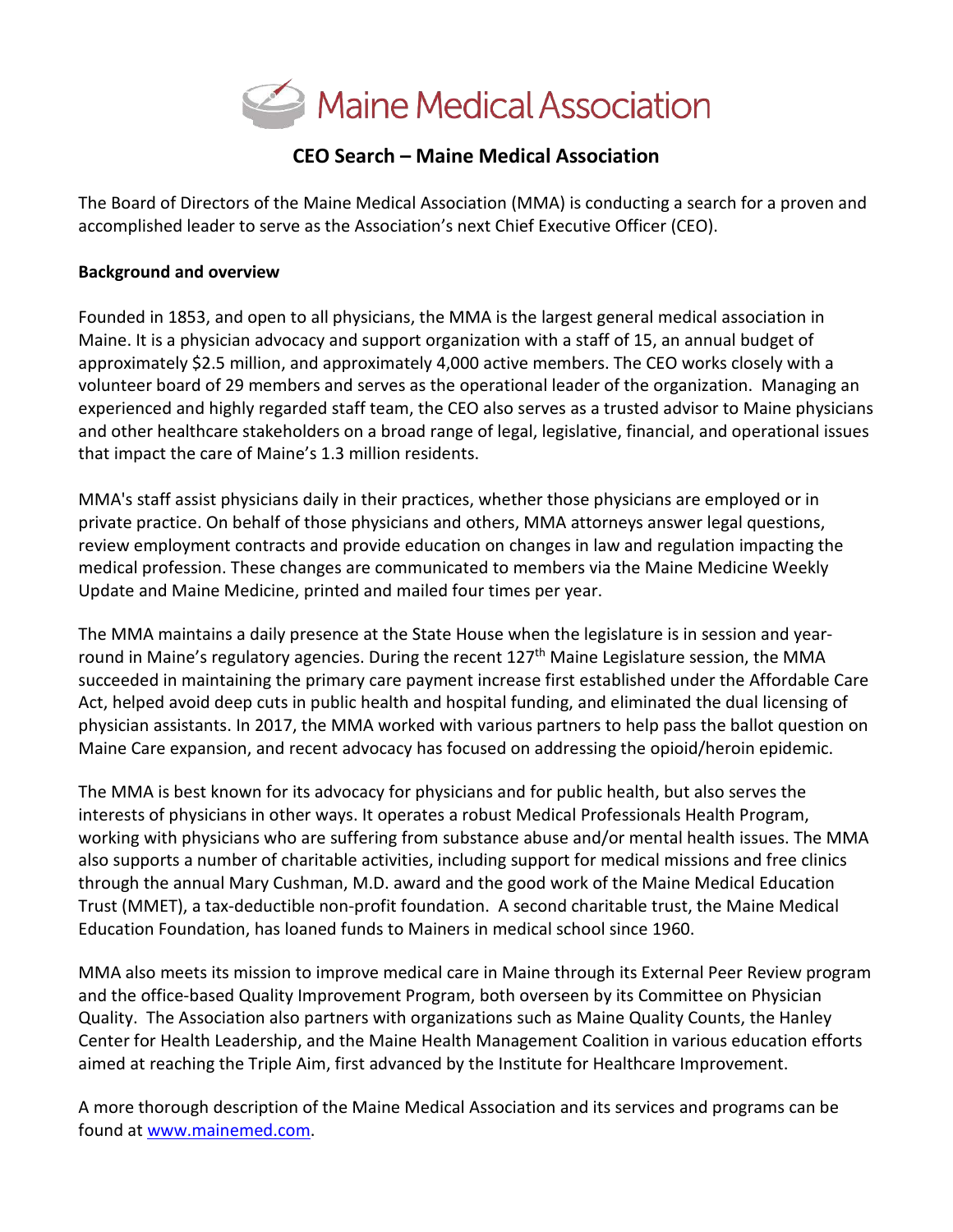## **The CEO's role**

- Serving as the Chief Executive Officer and managing a staff team charged with membership engagement, advocacy, education, and industry outreach
- Establishing and achieving operational and financial objectives of the MMA, and supporting the development of business opportunities
- Working closely with the MMA Board to identify and implement the MMA's strategic priorities and leading efforts to build and demonstrate value for current and potential physician members
- Building and maintaining relationships with physician leaders, physician groups, non-member physicians and other licensed practitioners, patient care groups, other healthcare professional associations, hospital CEO's and chief medical officers, and other medical societies
- Serving, along with the elected MMA President, as the chief spokesperson for MMA, and providing oversight of the MMA's governmental and legislative advocacy

### **CEO priorities for the future**

- Deepen relationships with physicians and engage the membership to maximize their voices, participate in programming, and get actively involved with their association
- Retain and grow physician membership—whether those physicians are members of a large group or solo-practitioners—by providing programming and services that serve to solidify, enhance, and demonstrate MMA's relevance and value
- Build upon the MMA's success in the Maine Legislature as the "voice of medicine," and as a thought leader in the Legislature that is viewed as the "go to" organization for information regarding physicians
- Maintain essential relationships and partnerships, and continue to grow the MMA's strength in advocacy and public policy
- Further solidify the MMA's fiscal stability by retaining and growing membership, diversifying revenue streams, and furthering key relationships with funders and business partners
- Enhance the MMA's messaging and communication strategies in order to reinforce the MMA's value proposition and be responsive to changing physician demographics and expectations
- Support a highly successful and effective staff team as they adopt new technologies, explore innovative approaches to association management, and take on new and expanded roles resulting from this leadership transition

### **Position requirements**

To lead the MMA requires a comprehensive set of skills and abilities. The MMA Board of Directors expects that the successful candidate will have:

- Senior-level leadership experience managing people and providing direction, ideally within healthcare administration
- Demonstrated ability in developing strategic plans and organizational strategies and executing them successfully through to completion